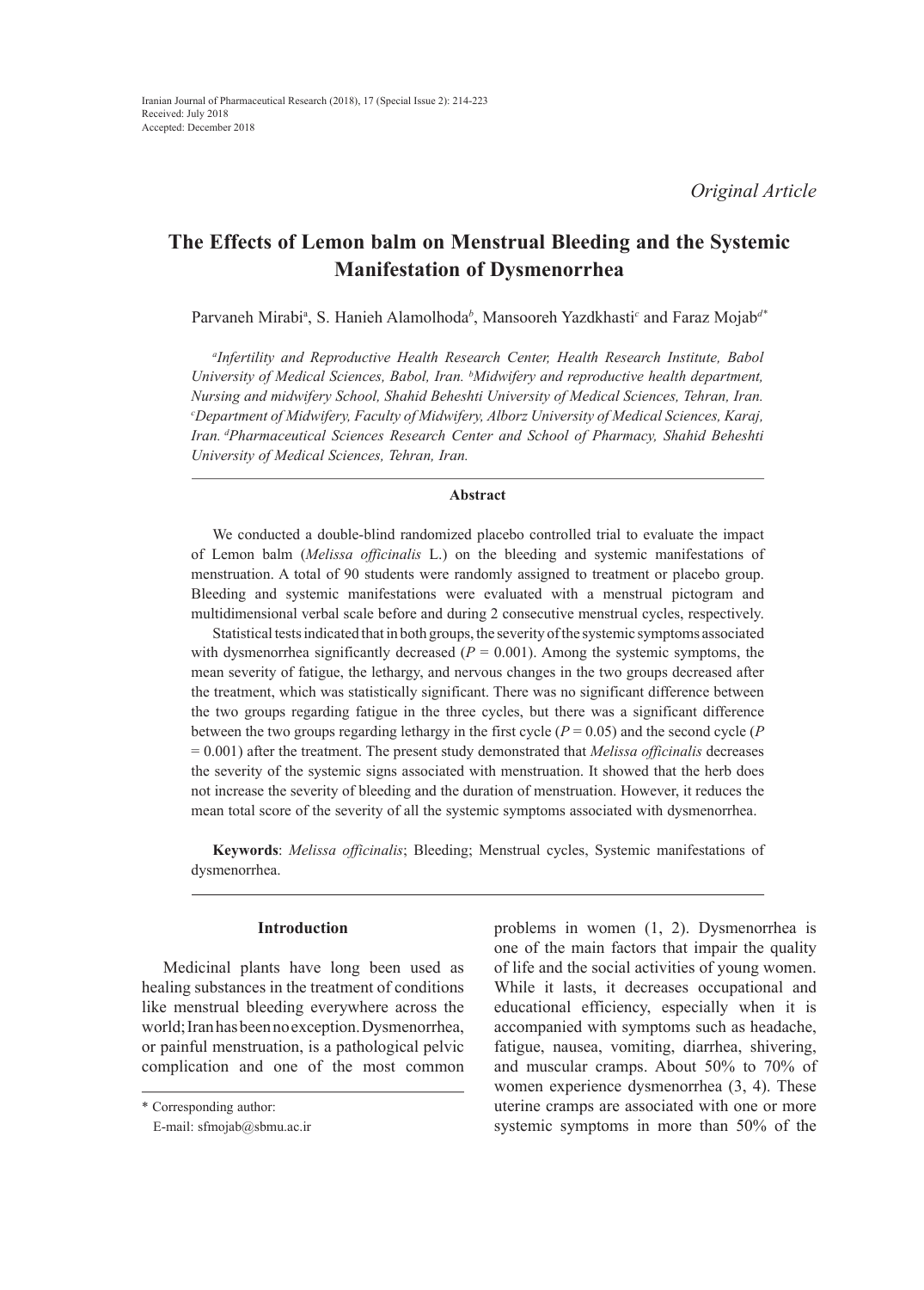cases, including nausea and vomiting (90%), fatigue (85%), diarrhea (60%), lower back pain (60%), and headache (45%). Dysmenorrhea is clearly associated with lower abdominal cramps, and even causes digestive problems and fatigue  $(5, 6)$ .

The cause of primary dysmenorrhea can be attributed to the increased synthesis of prostaglandins, which is secreted from the uterine endometrium during menstruation. The causative agents of the cramp and the systemic symptoms include mental and psychological factors, endocrine factors, cervical factors, abnormal uterine activity, and also the overproduction and excessive secretion of prostaglandins. Since the endometrial concentrations of PGF2α and PGE2 are related to the severity of the gastrointestinal symptoms associated with dysmenorrhea, the theory of excess protein production and the secretion of prostaglandins are confirmed, and gain more credibility than the other causes (7, 8).

The prostaglandins work to contract the smooth muscles of many tissues, including the gastrointestinal system, the bronchi, and arteries; therefore, one of the symptoms associated with primary dysmenorrhea is digestive disorder, including nausea, vomiting, and diarrhea, which is suggested due to the spasm of the gastrointestinal muscles at the initiation of menstruation (3, 8, 9). The usual menstrual bleeding period is 4–6 days, but in most women, this period could be anywhere between two and eight days. The normal volume of menstrual bleeding is 30 milliliters. If it is more than 80 milliliters, it is unusual (10).

The Lemon balm *(Melissa officinalis*) herb, from Labiatae family, is a stable, slightly fluffy plant with a height of 30 to 80 cm, which usually grows beside the hedges on the edges of forests and on shady lands. They often grow in the wild. Animal models have been studied to ascertain the analgesic and sedative effects of this plant (11, 12). Some compounds were reported in lemon balm, such as volatile oil (0.02- 0.8%) (Chief components are citral and citronellal), glycosides, caffeic acid derivatives, flavonoids, terpene acids, etc (13).

In traditional medicine, *M. officinalis* has been described as a potent, sedative, antibacterial, antiviral, and intestinal antispasmodic, and is an effective medicine for treating migraine headaches, calming the intestinal muscles, improving fatigue due to menstrual disorders, calming the stomach contractions that cause vomiting, and calming nerve-induced stomachache, unilateral headaches, vertigo, vomiting during pregnancy, and bad temper in women (2, 14). Its hydroalcoholic extract has a sedative effect and antinociceptive effect in mice and stimulates and enhances sleep in the animals (12). The anti-inflammatory activity of this plant is achieved by rosemary acid and prevents the activity of C3 convertase (2, 15).

In addition to the softening and protection from spasms, the essential oil of this plant has antimicrobial and antifungal effects. Severe diarrhea and fever, sometimes accompanied by vomiting, are common symptoms of rotavirus in children. The use of this plant has been proposed to prevent the spread of the virus as an effective drug for the treatment of rotavirus gastroenteritis infections (15, 16). In spasms associated with diarrhea and colic, even in irritable bowel syndrome, lemon balm is used (17, 18).

According to Reiter *et al*., *M. officinalis*  inhibited contractions in guinea pig ileum, rat duodenum and vas deferens, and rabbit jejunum. The essential oil also exhibited smooth muscle relaxant activity in tracheal muscle of guinea pig (19). In clinical trials with the extract of this plant, no adverse effects, unwanted effects, or allergies have been reported and its use is approved by the Food and Drug Administration (20, 21).

Apparently, due to its biochemical properties, *M. officinalis* can affect the systemic symptoms associated with dysmenorrhea. Regarding the prevalence and the mechanism of dysmenorrhea, and the significant digestive and neurological disorders, this study aimed at to study the effects of *M. officinalis* on menstrual bleeding and systemic symptoms of primary dysmenorrhea. The goal of this study is to address the need for an efficient, easy to use and inexpensive drug.

# **Experimental**

This study was a double-blind controlled trial. After approval from the Shahid Beheshti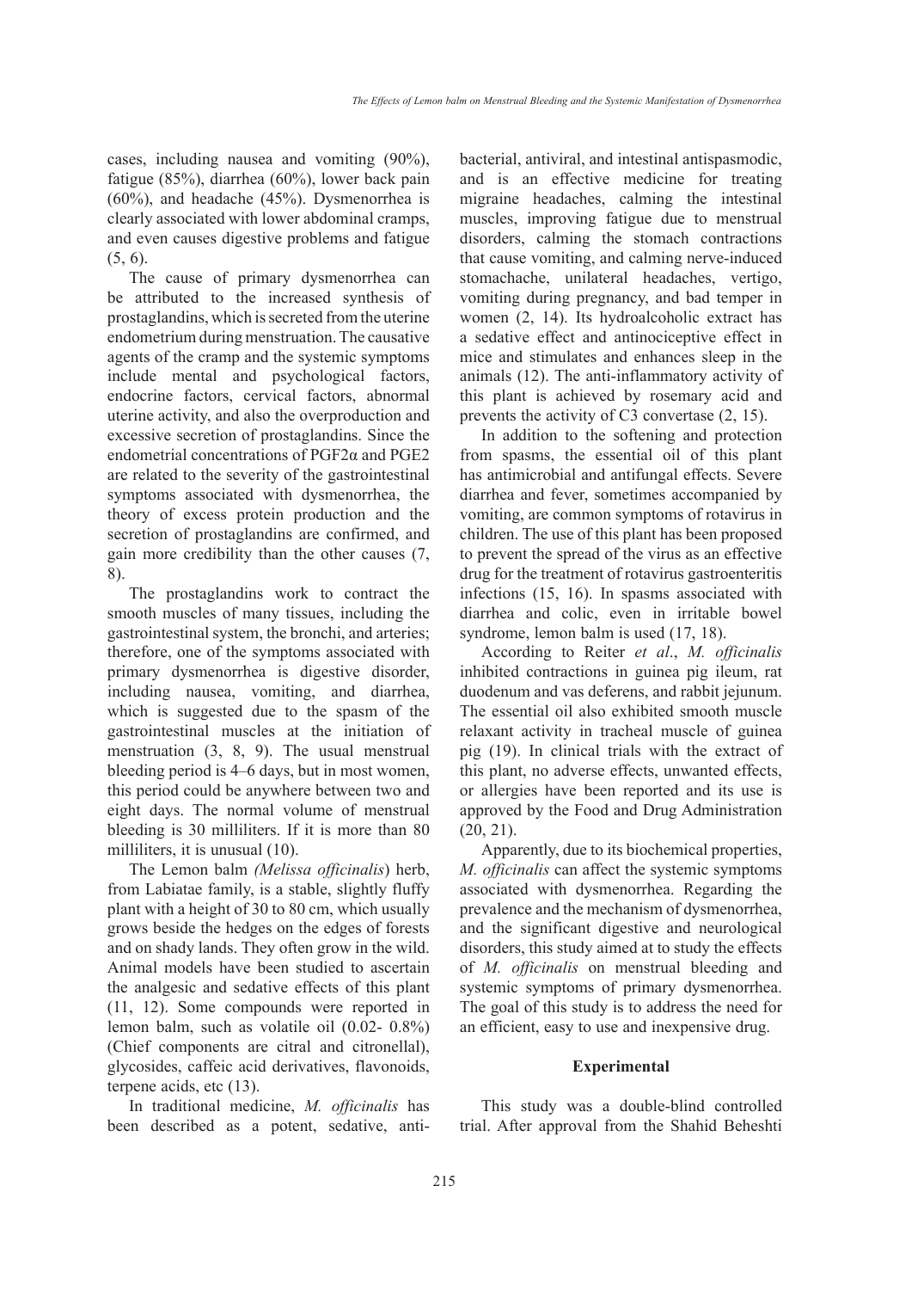University of Medical Science Ethics Committee, this study was registered in IRCT with the code: IRCT201107096826N2.

All single female resident students in university, who had moderate to severe dysmenorrhea as deduced by a verbal multidimensional scoring system, were evaluated. The inclusion criteria were the following: single status, age between 18 and 26 years, having moderate to severe dysmenorrhea according to the McGill system, having symptoms associated with dysmenorrhea according to the verbal multidimensional scoring system, having no severe hemorrhage, having no known chronic disease, having no symptoms such as irritation, itching, and abnormal discharge, having regular menstrual cycles at intervals of 21–35 days, and having no history of pelvic inflammatory disease, myoma, and tumor.

The sample size was estimated to be 45 in group, based on similar studies8( ), considering 95% confidence, 5% error, and 0.6 effect size, considering 10% loss from an initial sample size of 55 in each group in the follow-up phase. Initially, the research objectives and the protocol were explained to the students living in the dormitories. In case of willingness to participate in the study, written consent was obtained from them. The research tool used in this research for collecting data was a questionnaire, which was designed in two sections:

The first section was completed in the first stage of the study and before the start of the treatment. The second section of the questionnaire, information forms 2 and 3, was related to the severity of bleeding and systemic symptoms, completed twice in two successive cycles by the research units. In order to determine the validity of the questionnaire and the information form, content validity was used and the reliability of the test was evaluated by the re-test method which resulted in  $(r = 0.8)$ .

For the eligible participants, the demographics, including age, body mass index (BMI), exercise, the presence of stressor in the last six months, and the table of systemic symptoms and severity of bleeding were completed.

The severity and the duration of bleeding were evaluated based on the Campbell and Munga menstrual pictogram (22) and the verbal

multidimensional scoring system—scored from zero to 3—was used to evaluate the systemic symptoms.

The participants with a history of a specific disease, who needed to use a drug, had symptoms such as burning, itching, discharge, the presence of stressors in the last six months, irregular menstrual cycles, and mild dysmenorrhea were excluded from the study. The eligible individuals were divided equally into separate blocks (moderate and severe symptoms). In the next stage, the participants were matched in terms of the severity of the symptoms and randomly divided into two groups of drug and placebo.

### *Randomization*

Computer-generated random numbers were used to allocate the participants to receive either *M. officinalis* or the placebo. Allocation sequence will be password-protected and only accessible to the one midwife not involved in the study. Capsules were prepared for both the groups in similar packages with the codes A and B and the questioner and participants were unaware of the drugs since only the codes A and B were detectable. The capsules were administered with the codes and the findings were documented in a separate form. The subjects and the researchers were uninformed of the groups.

The method of drug preparation: The *M. officinalis* samples were taken from the farms around Karaj (Alborz Province, Center of Iran) and after the identification and verification, in the School of Pharmacy, Shahid Beheshti University of Medical Sciences, they were ground by the electrical grinder. The resultant powder was extracted with ethanol 96% (maceration  $\times$ 3), the extract was mixed with corn starch and then, the powdered extract was put into capsules (size 0) with a handy machine.

The placebo capsules containing cornstarch were made under the same conditions. For the *M. officinalis* group, the capsules containing 330 mg extract of the herb were given to the participants for three days from the beginning of menstruation, thrice daily over two cycles. The placebo group was given capsules containing corn starch with the same protocol.

Each herbal capsule was standardized and contains 1.3 total flavonoids (rutin).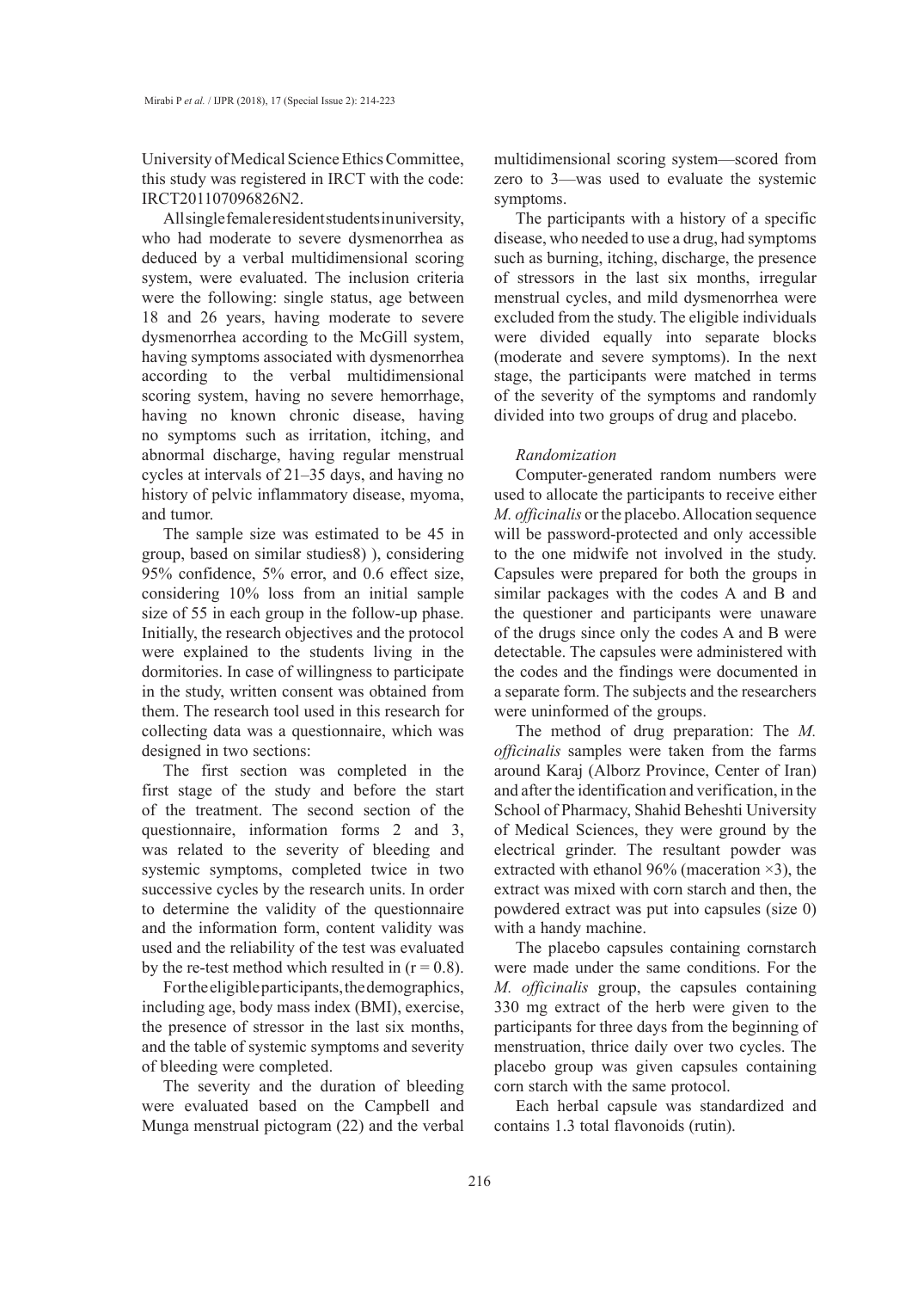## *Masking*

To achieve the purpose of blinding, the characteristics of the real drug and placebo should be identical in color, appearance and smell, so the capsules were similar in shape and package and we put capsules (lemon balm and placebo capsules) next to the each other for more contamination.

In addition, envelopes containing the forms 2 and 3 were given to the participants, in order to determine the severity of the systemic symptoms, menstruation, severity, and the duration of bleeding. The forms were filled up over two cycles. The data regarding menstruation (menstrual blood loss, number of pads) and the systemic manifestation of dysmenorrhea were collected through these forms. The primary endpoints were the severity of the systemic symptoms and secondary endpoint was the severity of bleeding.

Statistical analysis. Standard statistical procedures were carried out with the Statistical Package for Social Sciences (SPSS) version 21.0. The normality of the quantitative variables was revealed by the Kolmogorov-Smirnov test and the Student's t-test was used to compare the quantitative variables. The outcomes were assessed in the ITT analyses.

The descriptive analysis was conducted for each variable including the frequencies, means, and standard deviations, and the percentage of the variables in samples. The Friedman statistical test was used to compare the bleeding and the systemic manifestation of dysmenorrhea between three cycles and the Mann Whitney test compared the findings between the two groups. Insignificant results of the Friedman test, the therapeutic cycles were compared in pairs by modification of  $\alpha$  and the Wilcoxon test.

# **Results**

Of the 620 single female dormitory residents, 304 reported primary dysmenorrhea and of these, 119 students met the study's eligibility criteria. Out of them, 110 agreed to participate. The final analysis included 100 students, 50 of whom received the *M. officinalis* and 50 received placebo (Figure 1, consort).

In Table 1 the demographic characteristics,

body mass index, and the menstruation characteristics of the samples were presented, indicating that there was no significant difference between the two groups in terms of these variables and the two groups were homogeneous.

In both groups, the mean changes in the systemic symptoms associated with dysmenorrhea before and after the intervention were evaluated. The severity of the systemic symptoms associated with dysmenorrhea decreased significantly  $(P = 0.001)$ .

Among the systemic symptoms, the mean severity of fatigue, the lack of energy and nervous changes in the two groups decreased after the treatment, which was statistically significant (Table 2). Then, the difference between the two groups of *M. officinalis* and placebo was evaluated before and after the first and second treatment cycles, by the Mann–Whitney test. There was no significant difference between the two groups regarding fatigue in the three cycles, but there was a significant difference between the two groups regarding lethargy in the first cycle  $(P = 0.05)$  and the second cycle  $(P = 0.001)$  after the treatment. The changes in the neurological variability were significantly different between the two groups only in the second cycle of the intervention  $(P = 0.01)$ .

The mean severity of bleeding before and after the treatment was evaluated by the Friedman test, which revealed no significant differences  $(P = 0.52)$ .

To study the mean difference in menstrual periods between the two groups of drugs and placebo, before and after the first and second cycle after the treatment, the repeated measures test was used, which did not show a significant difference between the two groups in the three cycles  $(P = 0.27)$ . Also, in order to determine and compare the duration of menstruation between the two groups, a t-test was used that showed no significant difference.

## **Discussion**

This experiment did not detect any evidence after the treatment on the severity of bleeding and the duration of menstruation; however the severity of the systemic symptoms associated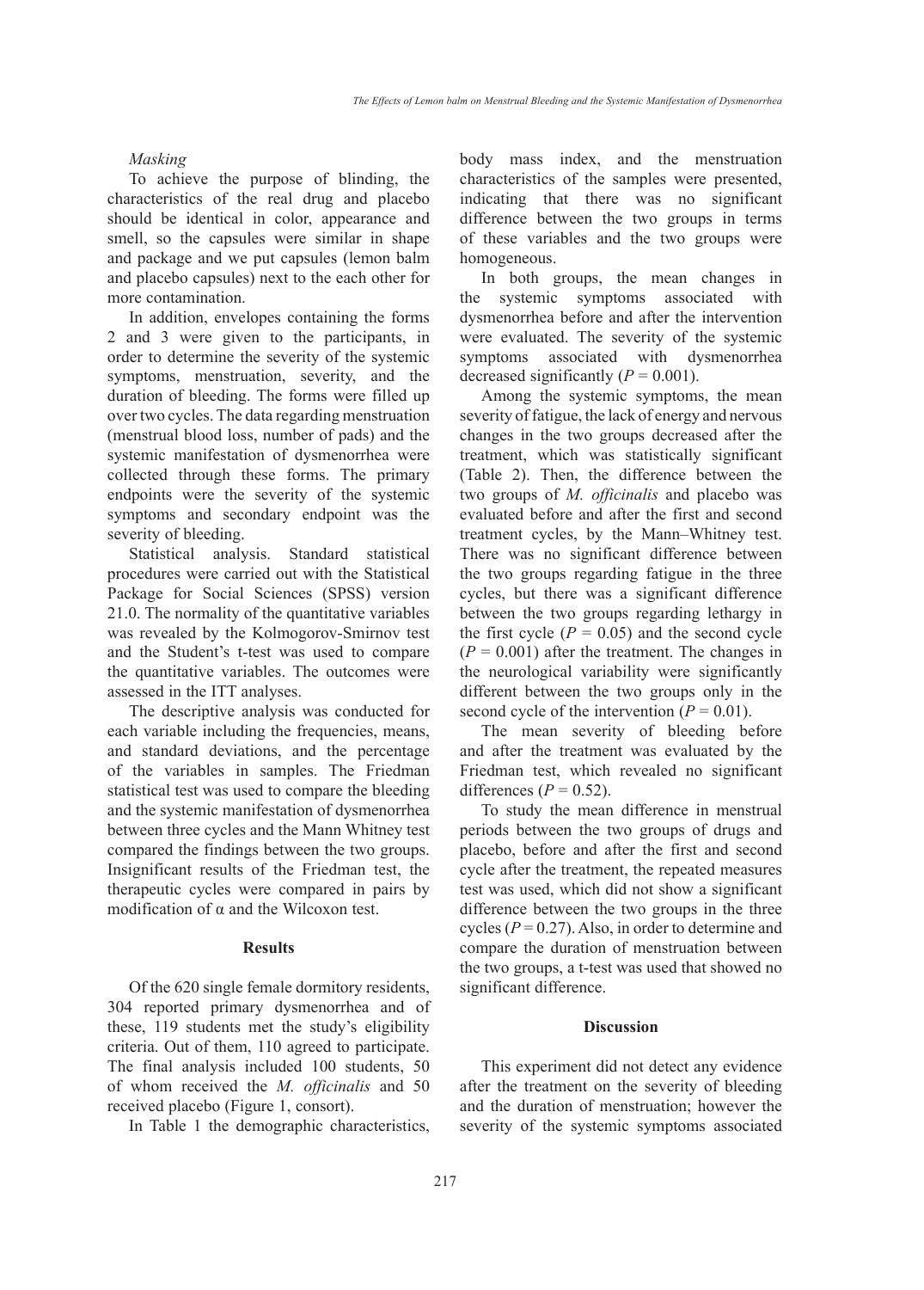

**Figure 1.** Flow of participants through the study **Figure 1.** Flow of participants through the study.

with dysmenorrhea decreased significantly. Most women have a mean normal volume of menstrual bleeding, but if it is more than 80 milliliters, they could develop anemia. Given the prevalence of iron deficiency, anemia in Iranian girls and women is not so uncommon. People

are very willing to receive herbal medicines and therefore, the physicians and midwives need to be fully aware of the side effects of herbal medicines in obstetrics and gynecology (23). Several papers have been published in this regard (24-26).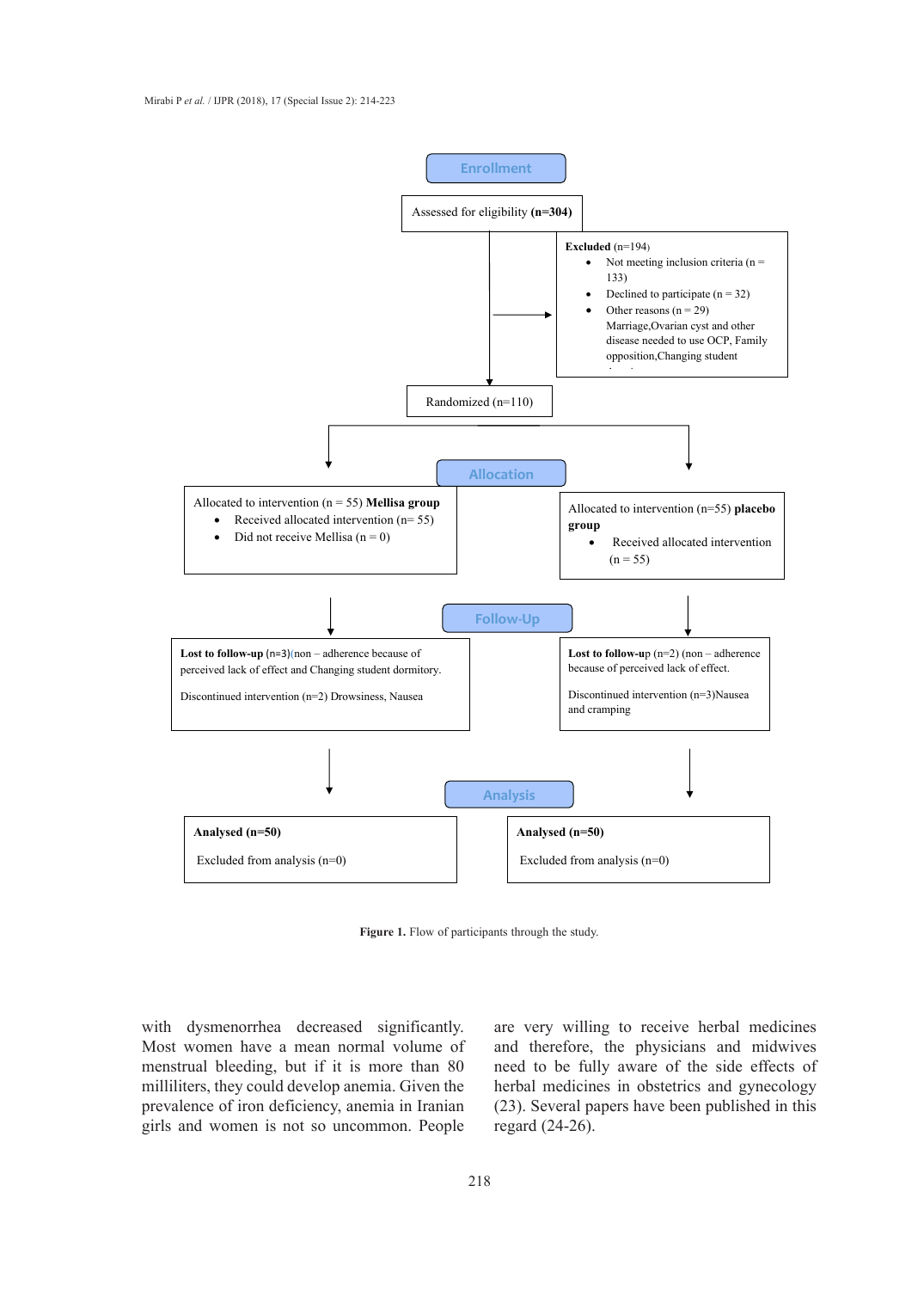| <b>Melissa</b><br><b>Placebo</b> |                  | $P$ value $b$ |  |  |  |  |
|----------------------------------|------------------|---------------|--|--|--|--|
| $21.08 \pm 1.34$                 | $21.14 \pm 1.61$ | 0.60          |  |  |  |  |
| $13.30 \pm 1.35$                 | $13.46 \pm 1.05$ | 0.50          |  |  |  |  |
| $15.62 \pm 2.23$                 | $15.66 \pm 1.84$ | 0.92          |  |  |  |  |
| $21.73 \pm 3.07$                 | $22.59 \pm 3.82$ | 0.24          |  |  |  |  |
| $6.12 \pm 1.35$                  | $6 \pm 1.21$     | 0.64          |  |  |  |  |
| $26.78 \pm 2.7$                  | $27.48 \pm 2.9$  | 0.22          |  |  |  |  |
|                                  |                  |               |  |  |  |  |

Table 1. Demographic characteristics of the participants.<sup>3</sup>

<sup>a</sup> Values are given as mean±SD unless otherwise indicated.

b t- test.

c Calculated as weight in kilograms divided by the square of height in meters.

Given the traditional use of *M. officinalis* as a prescriptive drug and the fact that *M. officinalis* is a phytoestrogen, the essence of which can inhibit smooth muscle contractions (20), it is expected that *M. officinalis* increases the severity of menstrual bleeding, but the present study did not approve this theory.

These results are in agreement with Mir Ghafour *et al*., (2016), who showed that a treatment with *M. officinalis* did not decrease menstrual bleeding in students with premenstrual syndrome (27).

Based on our search, we did not find another study on this subject. But other medicinal plants such as valerian, cinnamon, and fennel, which are antispasmodic and have effects similar to *M. officinalis*—that has positive effects on dysmenorrhea and the systemic symptoms—did not affect the duration and severity of bleeding (8, 28, 29). Other important findings include the systematic signs. Herbal medicines reduce the level of prostaglandins, have a modulating effect on nitric oxide, increase the levels of betaendorphin, block calcium channels, and improve circulation; thus, they are effective in the treatment of menstrual pain and the systematic manifestation of dysmenorrhea (4, 30).

*M. officinalis* is one of the oldest and most traditional herbal medicines. It is deemed to be antispasmodic, sedative/hypnotic, and it is used for strengthening the memory and for the relief of stress-induced headache (31, 32). The oil extracted from *M. officinalis* has an antiinflammatory effect and issued for dysmenorrhea and its systematic sign (2, 33). In this study, with regard to the systemic symptoms associated with dysmenorrhea, the subjects in both groups had a similar severity of symptoms before the treatment and the severity of these symptoms changed after the treatment in both groups. The administration of *M. officinalis* reduced the severity of the systemic symptoms associated with primary dysmenorrhea, including fatigue, neurological changes, and lethargy. However, the severity of nausea and vomiting, diarrhea, headache, and fainting was not significantly different between the placebo and the treatment groups, although there was a decrease after the treatment.

One of the symptoms was neurological changes. The treatment with *M. officinalis* and placebo both decreased the severity of the neurological changes, compared to before the treatment. But the decrease in the neurological changes was higher in the treatment group than in the placebo group, and in the second cycle after the treatment, there was a significant difference between the two groups. Therefore, according to these results, *M. officinalis* appears to mitigate the severity of neurological changes associated with dysmenorrhea.

Today, *M. officinalis* products are mainly used for mild forms of neurologic weakness, anxiety and stress, menstrual agitation, and other neurological changes, and most studies found to be one of its most important effects (12, 231). Several reports have shown that *M. officinalis* can reduce the neurological symptom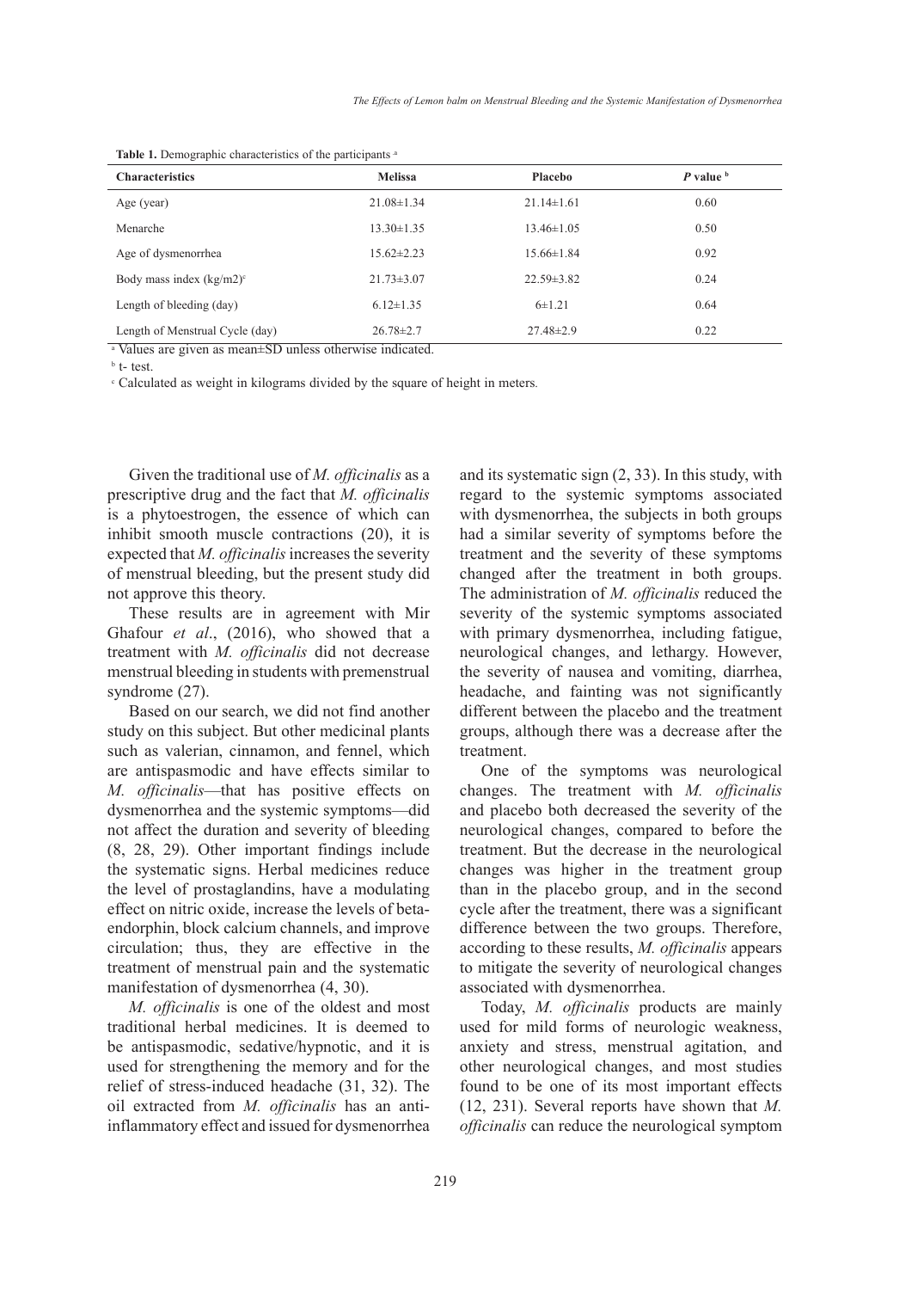| Systemic sign          |                          | <b>Base line</b> | st Cycle 1      | nd Cycle 2      | $P$ -value $\cdot$       |
|------------------------|--------------------------|------------------|-----------------|-----------------|--------------------------|
| Fatigue                | Melissa                  | $1.44 \pm 0.1$   | $1.48 \pm 0.9$  | $1.58 \pm 0.9$  | 0.02                     |
|                        | Placebo                  | $1.50 \pm 1.07$  | $1.46 \pm 1.03$ | $1.80 \pm 0.8$  | 0.61                     |
|                        | $P$ -value $\frac{b}{2}$ | 0.33             | 0.97            | 0.77            | $\blacksquare$           |
| Nausea and<br>vomiting | Melissa                  | $0.62 \pm 1.01$  | $0.50 \pm 0.81$ | $0.50 \pm 0.76$ | 0.82                     |
|                        | Placebo                  | $0.48 \pm 0.82$  | $0.49 \pm 0.76$ | $0.44 \pm 0.6$  | 0.51                     |
|                        | $P$ -value               | 0.05             | 0.81            | 0.56            | $\blacksquare$           |
| Lack of energy         | Melissa                  | $2.30 \pm 0.8$   | $1.34 \pm 0.87$ | $1.08 \pm 0.8$  | < 0.001                  |
|                        | Placebo                  | $2.14 \pm 0.9$   | $1.66 \pm 0.7$  | $1.60 \pm 0.84$ | 0.006                    |
|                        | $P$ -value               | 0.35             | 0.05            | 0.001           | $\blacksquare$           |
| Headache               | Melissa                  | $0.66 \pm 1.02$  | $0.64 \pm 1$    | $0.72 \pm 1.01$ | 0.69                     |
|                        | Placebo                  | $0.48 \pm 0.6$   | $0.42 \pm 0.6$  | $0.66 \pm 0.8$  | 0.1                      |
|                        | $P$ -value               | 0.96             | 0.61            | 0.36            | $\sim$                   |
| <b>Diarrhea</b>        | Melissa                  | $0.36 \pm 0.6$   | $0.34 \pm 0.6$  | $0.30 \pm 0.6$  | 0.31                     |
|                        | Placebo                  | $0.42 \pm 0.5$   | $0.40 + 0.7$    | $0.44 \pm 0.7$  | 0.54                     |
|                        | $P$ -value               | 0.30             | 0.89            | 0.34            | $\overline{\phantom{a}}$ |
| <b>Mood swings</b>     | Melissa                  | $2.38 \pm 1.05$  | $1.97 \pm 1.1$  | $1.65 \pm 1.09$ | < 0.001                  |
|                        | Placebo                  | $2.34 \pm 1.02$  | $1.74 \pm 1.1$  | $1.92 \pm 1.7$  | < 0.001                  |
|                        | $P$ -value               | 0.64             | 094.            | 0.01            | $\overline{\phantom{0}}$ |
| Faint                  | Melissa                  | $0.32 \pm 0.62$  | $0.24 \pm 0.4$  | $0.20 \pm 0.4$  | 0.36                     |
|                        | Placebo                  | $0.38 + 0.7$     | $0.34 \pm 0.6$  | $0.30 \pm 0.6$  | 0.01                     |
|                        | $P$ -value               | 0.89             | 0.14            | 0.03            | $\overline{\phantom{a}}$ |

Table 2. Severity of systemic signs associated with dysmenorrhea, as measured on a multidimensional verbal scale (score range 0–3)<sup>a</sup>.

a Values are given as mean±SD unless otherwise indicated

b Mann–Whitney U test

c Friedman test

of premenstrual syndrome (PMS) through the GABA neurotransmitters. The GABA neurotransmitters have great inhibitory effects on the central nervous system and are essential for creating a balance between nervous stimulation and suppression of the brain's normal function. It is reported that the brain's GABA levels are highly associated with anxiety in such a way that benzodiazepines used as sedatives in the past decades imitate the GABA neurotransmitters. These medications result in sedative and anxiolytic effects by binding to the GABAergic receptors and changing other neurotransmitters of the brain, such as norepinephrine and serotonin (34-36). One study examined the effects of *M.* 

*officinalis* in the treatment of anxiety disorders. In this study, 20 men and women took 600 mg of a proprietary *M. officinalis* extract twice daily for 15 days. At the end of the study, 14 out of the 20 patients reported full remission of their anxiety (12).

In another study in 2009, the anti-depressant effects of *M. officinalis* were compared with imipramine and fluoxetine and in the end, the researchers concluded that *M. officinalis* has an antidepressant-like effect similar to imipramine and this may have a potential clinical value for the treatment of depression (37). In a study by Adefunmilayo *et al*., a significant decrease was observed in the severity of anxiety and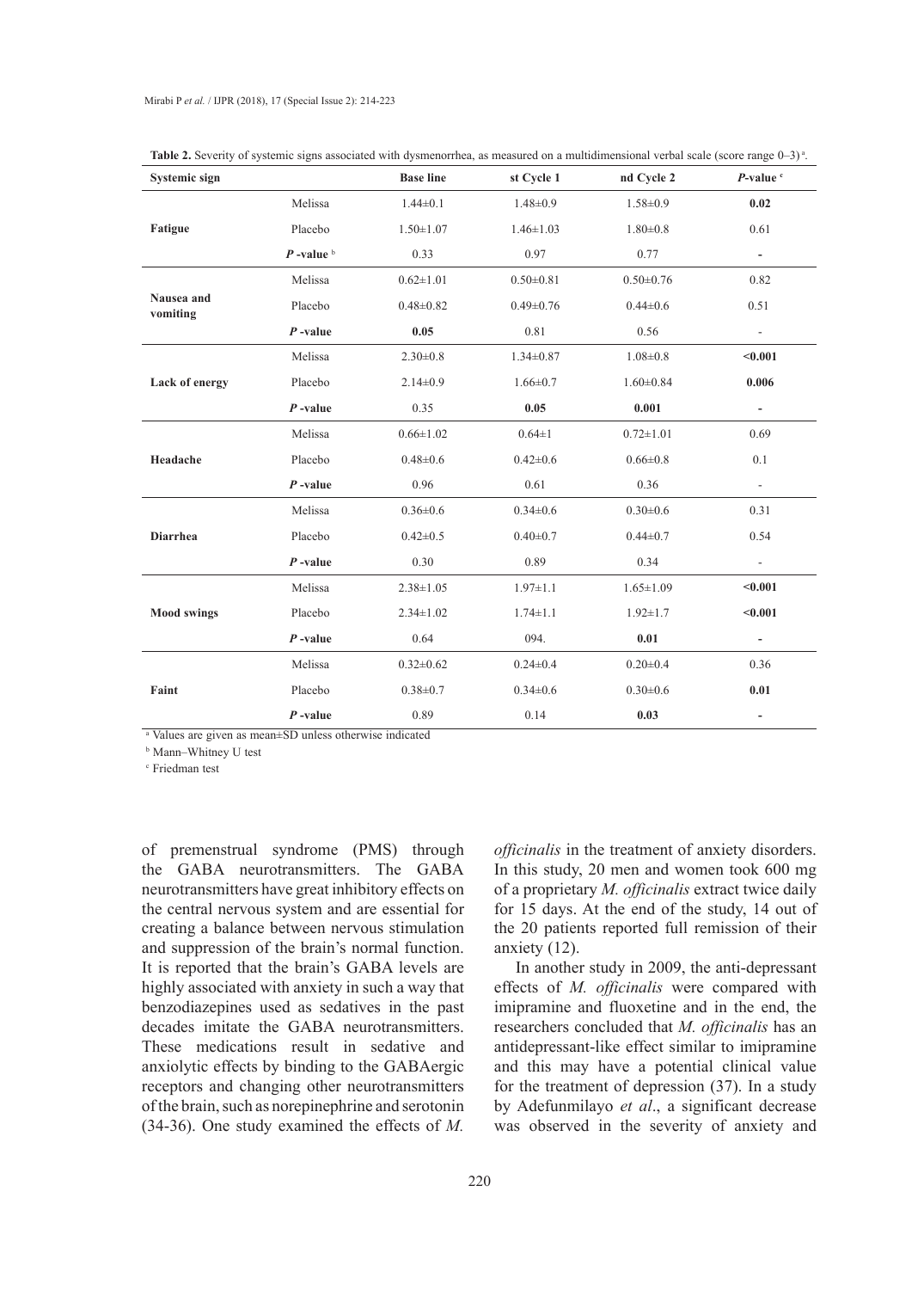

**Figure 2.** Comparison of the mean severity of menstrual bleeding previous and after intervention in two groups.

neurological symptoms with the administration of *M. officinalis* (12).

Fatigue and lethargy are the other symptoms on which *M. officinalis* has an effect. In traditional books and some studies, the beneficial effects of this plant on fatigue and lack of energy have been expressed. The result of this study is, therefore, in line with the previous studies (36).

One of the systemic symptoms was a headache. In various studies and sources, *M. officinalis* has been introduced as an effective medication for headache and migraine (12, 31, 38). Fritz and Speroff also state that menstrual headaches are most often due to muscle contraction or psychological stress. Given that *M. officinalis* an anti-contraction and anti-stress herbal medicine and has been found to be effective in treating headache and migraine, it was expected that the herb would have a better effect in this regard. But the results of the present study were different from the previous findings (39). The mean severity of headache was lower in both groups after the treatment and although this decrease was not the same in the groups of *M. officinalis* and placebo, the difference was not statistically significant. It seems that *M. officinalis*, with this dose and three-day interval administration, does not improve the severity of headache associated with dysmenorrhea, but a higher dose or a greater number of administration days may have significant effect.

During menstruation, prostaglandin that contracts the smooth muscle of the uterus can cause symptoms of smooth muscle contraction else where in the body, including dyspnea due to bronchial constriction and diarrhea due to increased intestinal movements (39). Considering the effect of *M. officinalis* on calming the intestinal muscle (19), the digestive symptoms associated with dysmenorrhea including diarrhea,were expected to reduce. But in this study, the severity of diarrhea after the treatment did not change dramatically in both groups. In traditional medicine, this herb is effective in the treatment of diarrhea. According to our review, no study has been done in this regard. But studies have been conducted on plants similar to M. officinalis that have antispasmodic and sedative effects. One of the studies conducted on valerian did not have any effect on the gastrointestinal symptoms associated with dysmenorrhea (4). In the study by Jafari *et al*., the effects of valerian were studied on the reserpine rats and valerian was not effective in reucing diarrhea, nausea, and vomiting (40)

The main strength of this study is that it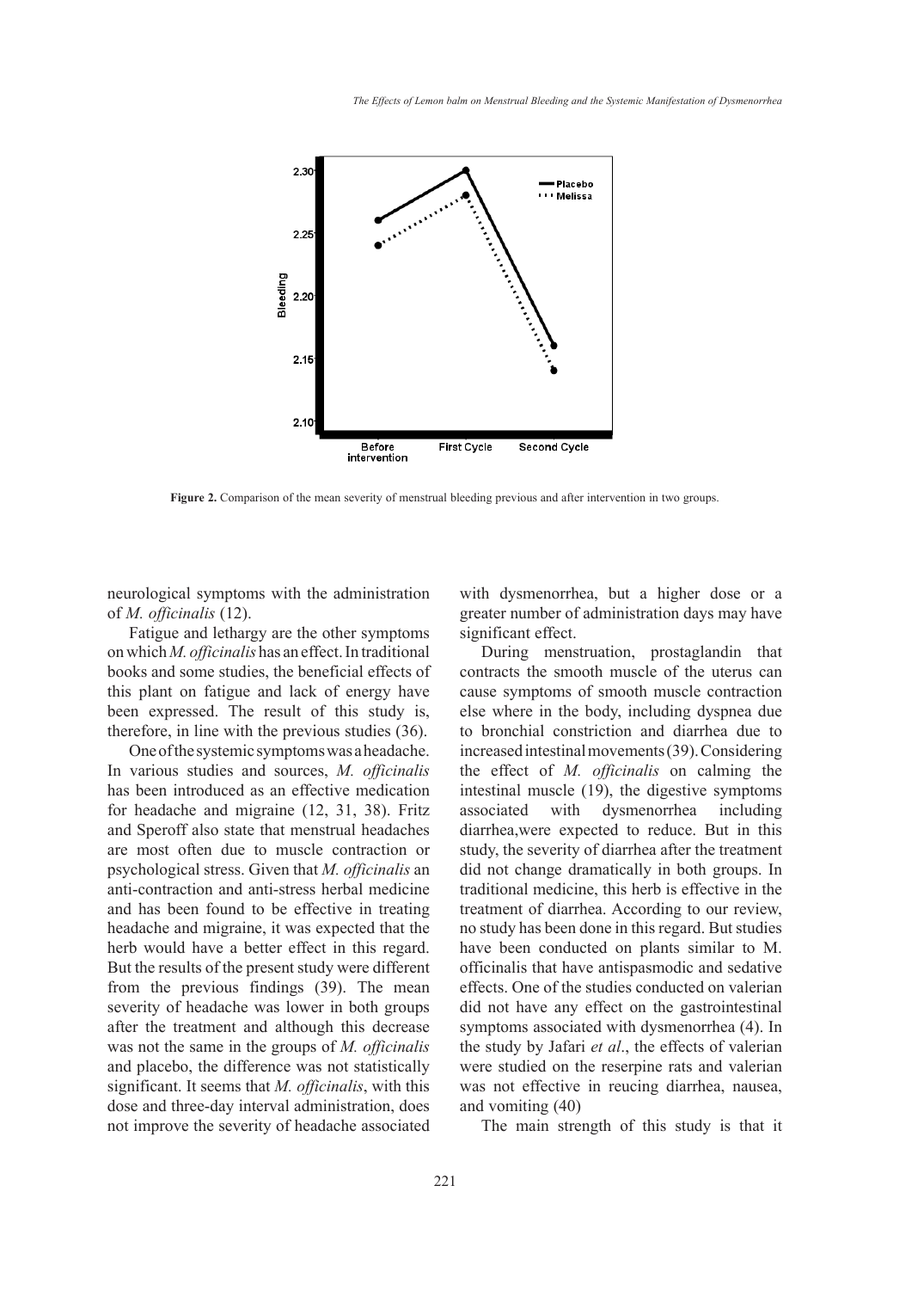is the first time that *M. officinalis* has been assessed for its effectiveness on bleeding and the systemic manifestation of dysmenorrhea. Therefore, our results are innovative.

This study is subject to several limitations, including the fact that the information was selfreported by the participants and the responses of the people were reassured in this regard. The uncontrollable factors such as culture, genetic profile, and lifestyle, which influence the symptoms of dysmenorrhea, were the weak points of this study. Also, considering that this research was only conducted on the dormitory students with almost similar weather and nutritional conditions, it cannot indicate the state of all women of reproductive ages. The generalizability is compromised.

#### **Conclusion**

The present study demonstrated that *M. officinalis* decreases the severity of the systemic signs associated with menstruation, given that no adverse effects have been reported for *M. officinalis*. The present study also demonstrated that *M. officinalis* does not increase the severity of bleeding and the duration of menstruation. However, *M. officinalis*, without any special side effects, reduces the mean total score of the severity of all the systemic symptoms associated with dysmenorrhea. In the present study, the severity of the neurological symptoms, fatigue, and lethargy showed a significant decrease. Therefore, the herb can be administered safely for the management of the systemic manifestations of dysmenorrhea.

### **Acknowledgment**

This paper is the result of a research project by Pharmaceutical Sciences Research Center (PSRC), Shahid Beheshti University of Medical Sciences. Hereby, the Chancellor, Vice Chancellor and the Research Affairs Department are warmly appreciated.

## **References**

Shojaii A, Ghods R and Abdollahi Fard M. Medicinal (1)herbs in Iranian traditional medicine for learning and

memory. *Afr. J. Tradit. Complem.* (2016) 13:199-209.

- Bounihi A, Hajjaj G, Alnamer R, Cherrah Y and Zellou A. *In-vivo* potential anti-inflammatory activity of *Melissa officinalis* L. essential oil. *Adv. Pharmacol. Sci.* (2013) 2013: 101759. (2)
- (3) Bernstein MT, Graff LA, Avery L, Palatnick C, Parnerowski K and Targownik LE. Gastrointestinal symptoms before and during menses in healthy women. *BMC Womens Health* (2014) 14.
- Mirabi P, Dolatian M, Mojab F and Alavi Majd (4) H. Effects of valerian on the severity and systemic manifestations of dysmenorrhea. *Int. J. Gynaecol. Obstet.* (2011) 115: 285-8.
- Armour M, Dahlen HG, Zhu X, Farquhar C and (5) Smith CA. The role of treatment timing and mode of stimulation in the treatment of primary dysmenorrhea with acupuncture: An exploratory randomised controlled trial. *PLoS One* (2017) 12: e0180177.
- (6) Bernardi M, Lazzeri L, Perelli F, Reis FM and Petraglia F. Dysmenorrhea and related disorders. *F1000 Res.* (2017) 6: 1645.
- (7) Xu T, Hui L, Juan YL, Min SG and Hua WT. Effects of moxibustion or acupoint therapy for the treatment of primary dysmenorrhea: a meta-analysis. *Altern. Ther. Health Med.* (2014) 20: 33-42.
- (8) Jaafarpour M, Hatefi M, Najafi F, Khajavikhan J and Khani A. The effect of cinnamon on menstrual bleeding and systemic symptoms with primary dysmenorrhea. *Iran. Red Crescent Me*d. (2015) 17:
- (9) Dawood MY and Khan-Dawood FS. Clinical efficacy and differential inhibition of menstrual fluid prostaglandin F2alpha in a randomized, double-blind, crossover treatment with placebo, acetaminophen, and ibuprofen in primary dysmenorrhea. *Am. J. Obstet. Gynecol.* (2007) 196: 35 e1-5.
- $(10)$  Care CAH. Menstruation in girls and adolescents: using the menstrual cycle as a vital sign. *Obstet. Gynecol.* (2015) 126: e143-e6.
- (11) Martinelli M, Ummarino D, Giugliano FP, Sciorio E, Tortora C, Bruzzese D, De Giovanni D, Rutigliano I, Valenti S, Romano C and Campanozzi A. Efficacy of a standardized extract of *Matricariae chamomilla* L., *Melissa officinalis* L. and tyndallized *Lactobacillus acidophilus* (HA122) in infantile colic: An open randomized controlled trial. *Neurogastroenterol. Motil.* (2017) 29: e13145
- (12) Cases J, Ibarra A, Feuillere N, Roller M and Sukkar SG. Pilot trial of *Melissa officinalis* L. leaf extract in the treatment of volunteers suffering from mild-tomoderate anxiety disorders and sleep disturbances. *Med. J. Nutrition Metab.* (2011) 4: 211-8.
- (13) LaGow B. (ed.) *PDR for Herbal Medicines*. 3<sup>rd</sup> ed., Thomson, Montvalle (2004) 502-3.
- (14) Ammon HP, Kelber O and Okpanyi SN. Spasmolytic and tonic effect of Iberogast (STW 5) in intestinal smooth muscle. *Phytomedicine* (2006) 5: 67-74.
- (15) Allahverdiyev A, Duran N, Ozguven M and Koltas S. Antiviral activity of the volatile oils of *Melissa officinalis* L. against Herpes simplex virus type-2.